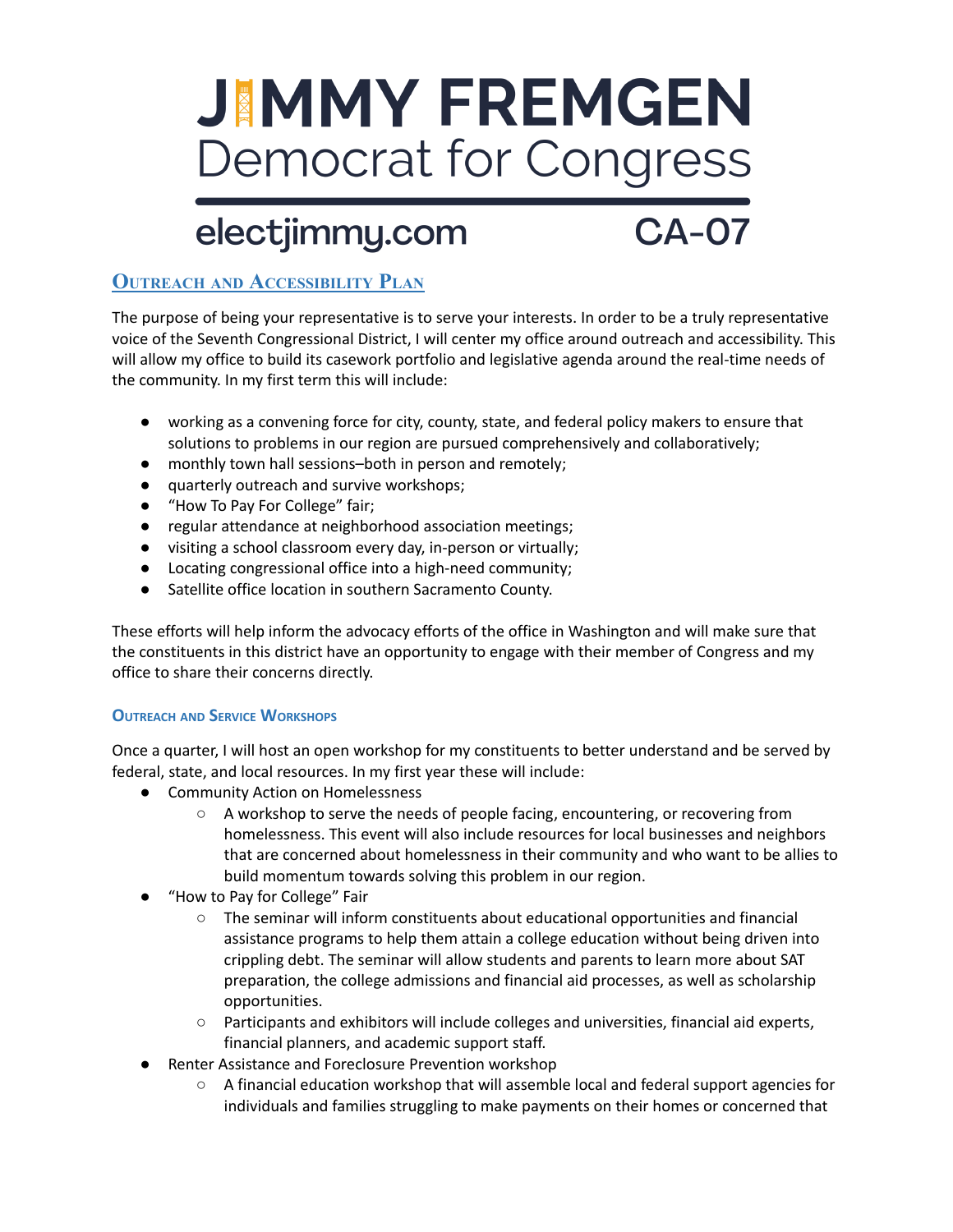they may soon be in that position. By providing hands-on opportunities to speak directly with financial counselors, agency representatives, and others, this workshop will provide direct support to keep people in their homes.

- Healthcare Enrollment Workshop
	- $\circ$  The workshop will provide experts on healthcare options to assist constituents with enrolling in healthcare through the Covered California marketplace. Experts will be available to answer questions on patient's rights, medical billing, eligibility for government subsidy, and other matters.

#### **RELOCATE CONGRESSIONAL OFFICE TO COMMUNITY OF HIGH NEED**

Since the primary function of a district office is to handle constituent casework, I will establish its location where constituents in the most need will be able to access congressional resources. As the office must serve all constituents, I will prioritize a location with proximity to public transit, parking, and in a building fully accessible to people with disabilities.

I will also identify a suitable location for a satellite office that meets these standards in the southern portion of the congressional district, either in Elk Grove or Galt.

These offices will be able service casework issues involving federal agencies, including:

- Department of Education
- FCC Federal Communications Commission
- Housing and Urban Development
- U.S. Citizenship and Immigration Services
- Internal Revenue Service
- Department of Labor
- Medicare
- Military
- Postal Service
- Social Security Administration
- State Department Visas
- Department of Veterans Affairs

#### **MONTHLY Q&A'<sup>S</sup> OR TOWN HALLS**

I believe that people should know their member of Congress and get regular updates on the work that I will be doing on their behalf. If I am elected, I will hold monthly town halls or Question and Answer Sessions (Q&A's) throughout my first term. These will include both virtual and in-person offerings throughout the district and will be fully accessible to people with disabilities and non-english speakers.

#### **DAILY SCHOOL VISITS**

As a teacher, I've seen the way that students light up with a guest speaker, how it gives their curriculum new meaning and application, and how they can find inspiration from talking with someone who has been successful in their career. Recently I saw this in person when the school I teach at, Leroy Greene Academy in Sacramento, hosted dozens of professionals to speak to our middle and high school students at a "Cultural and Career Summit."